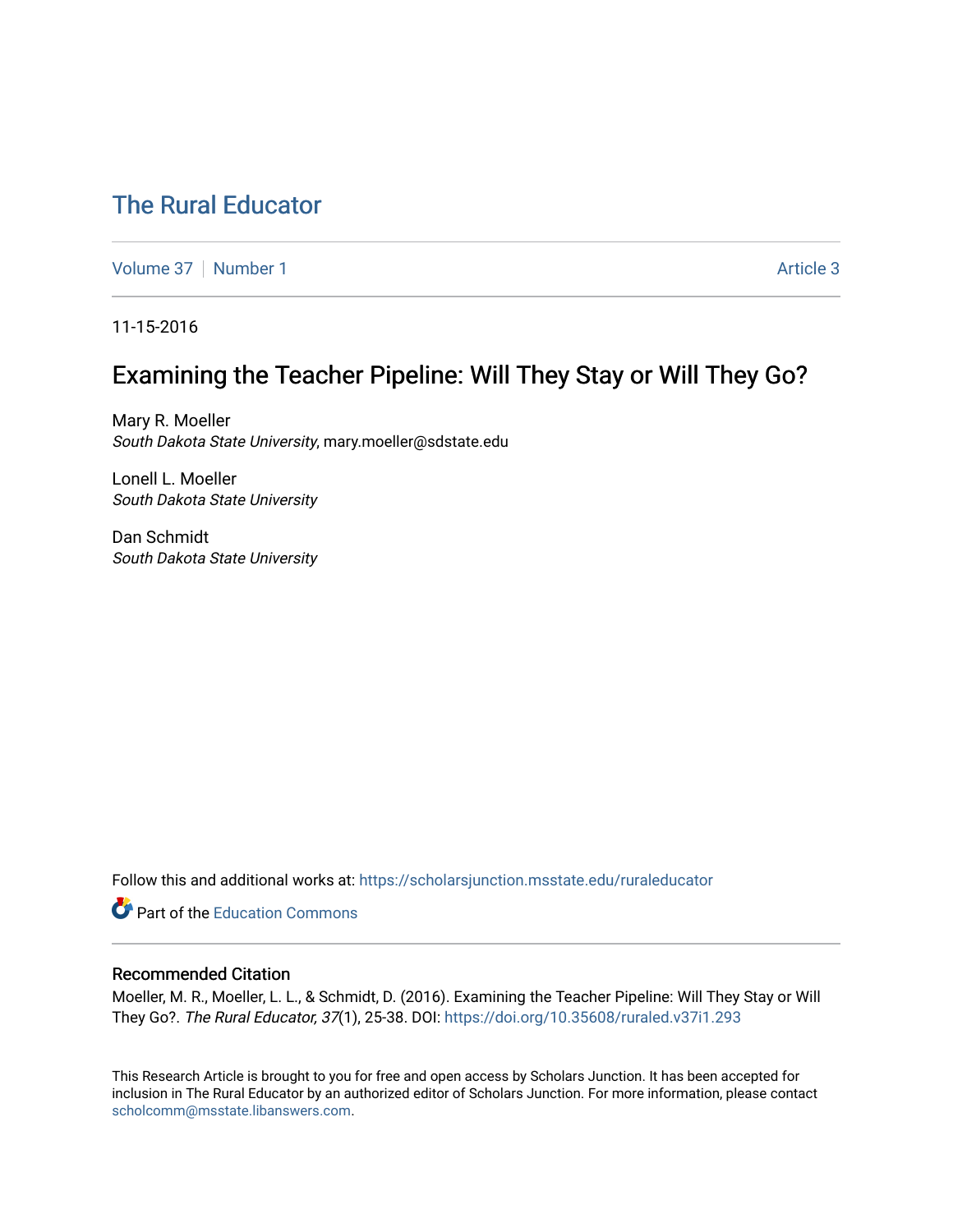# **Examining the Teacher Pipeline: Will They Stay or Will They Go?**

## **Mary R. Moeller**

## **Lonell L. Moeller**

# **Dan Schmidt**

*South Dakota State University* 

*This study examines survey data from teacher education students in their final two years of preparation at a Midwestern university. We asked students to explain if they intend to stay in our state or move to other states to pursue teaching careers after graduation. We compiled all 137 responses using descriptive statistics and found that 59% of respondents intend to leave our state after graduating. Of the remaining respondents, 21% intend to stay in our state and 20% are unsure of their plans. We used qualitative methods to code students' responses, giving reasons for their intentions. While students mentioned financial reasons (low salary and debt) most often, students also valued a sense of place (home, family). Comparisons to populations studied in Carr and Kefalas (2009) and Petrin, Schafft, & Meece (2014) are made with implications for all concerned about the national teacher shortage and outmigration of graduates in rural states.* 

### **Keywords: teacher shortage, teacher pay, out-migration, rural education, brain drain**

The challenge of filling the increasing number of teacher vacancies in our country and in our state has the attention of school administrators, knowledgeable parents, community and school board members, and local, state, and national officials alike. According to a report by American College Testing (ACT), our nation faces a projected 14% increase in the number of secondary teachers needed between 2010 and 2021. In addition, the number of teacher retirees will increase. However, from 2010 to 2014, high school graduates expressing an interest in the teaching profession decreased by 16% (ACT, 2014). These statistics foreshadow an increasing shortage in the teacher pipeline.

What do we know about the teacher shortage problem? To understand it, we must recognize the perspectives of those preparing to fill the vacancies. As teacher educators, we want to provide a forum for students currently enrolled in our teacher education program; they have something to say about their profession. Our students are in the teacher pipeline. Will they decide to teach after graduating? Will they stay in our state or migrate to other places? If they go, what are their reasons for leaving? Do they share the concerns of others in the profession?

#### **Examining Rural Out-migration**

Residents of rural states have grown accustomed to an out-migration of people, particularly from the younger and better-educated segment of the population. Carr and Kefalas (2009) documented this pattern from the past 45 years after studying Iowa schools, communities, and support systems. Their data show more than 700 rural counties had lost over ten percent of their population; most are the counties and states stretching down the middle of the nation. Historically, there has been a movement of people from agricultural communities to urban industrial centers (Boorstin, 1973; Danborn, D. 1995; Putnam, R. D., 2000).

Through their research in Iowa, Carr and Kefalas (2009) focused attention on a younger generation of Midwesterners, their teachers, and their families in a sociological study to determine patterns of decision-making. The study identified four categories that describe the young people who either stay or leave their rural communities after graduating from high school. For the purposes of our study, a group that Carr and Kefalas called the "Achievers" resembles the student population we examine here. Achievers are high school graduates who have demonstrated academic promise through high ACT scores, set their sights on earning college degrees, and received significant encouragement and support from their families and their teachers to do so. Many of these achievers took advantage of an excellent, affordable university education in their home state of Iowa to earn their college diplomas; then they were most likely to leave the rural environment for urban opportunities. Carr and Kefalas labeled this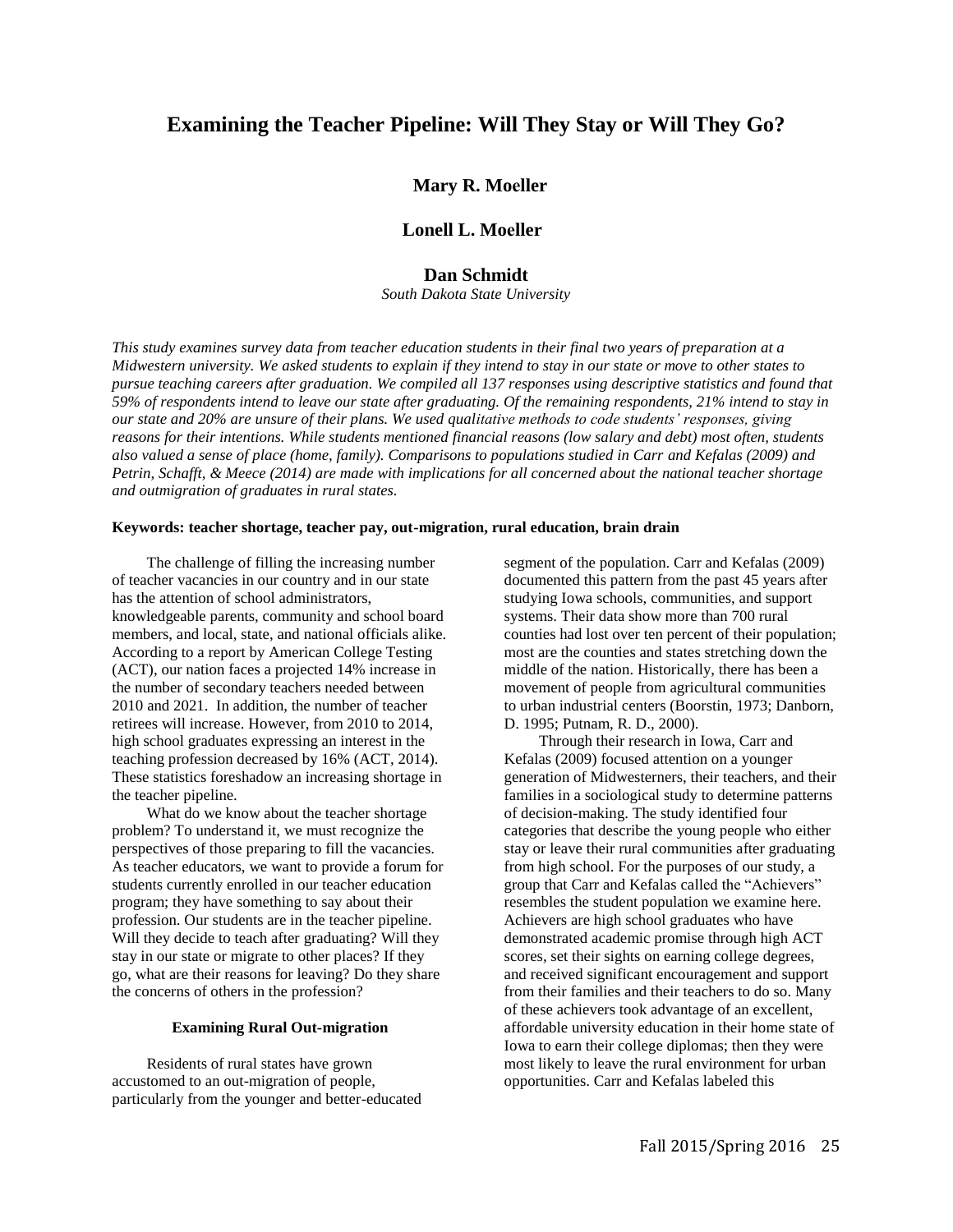outmigration of talented young professionals "rural brain drain" (2009).

A follow-up study on this topic by Petrin et al. (2014) examined a comparable rural population but focused specifically on the achievers as a group. This research also found that encouragement from families, teachers, and community members fostered aspirations in high achieving  $11<sup>th</sup>$  and  $12<sup>th</sup>$  grade students to earn college degrees and success by leaving their rural homes. However, once these students met their collegiate goals, the same support system that once encouraged the achievers to leave also reached out to draw them back to their home communities. Their efforts brought about a reversal of the brain drain. To summarize, Petrin et al. (2014) noticed a pattern of two diverse paths for the achievers: those who continued to find success away from home ("achiever leavers") and those who were drawn to return to their rural roots and the small towns that nurtured them ("achiever stayers") (p. 15). The achievers group divided evenly along these lines. These findings offer hope for rural communities to be invigorated with a new generation of residents.

However, even more essential than community revival is mere survival. From his Nebraskan perspective, Hyde (1997) stated that "rural communities are no more than one generation away from extinction" (as cited in Rogers, 2007, p. 209). Small towns have held this precarious position for decades. South Dakota writers clarified this point by describing our state's small towns with their historic booms and busts (Rogers, 2007; Miller, 2007; Redlin, 2007). Yet, these writers also argue communities can choose to direct their own futures. They insist opportunities for rural revival hinge on creative economic and social decisions, the kind that would lure the "achiever stayers" to return and invest their lives in the places that nurtured them toward academic success. Similarly, Woodard (2007) challenges his readers to be "proactive in response to our region's urgent need" by defying "the belief that certain changes are inevitable" (p. 2-3). Woodard affirms the power of rural communities to provide a secure nurturing place. On a larger scale, Carr and Kefalas (2009) also argue that "the health of the small towns dotted across the Heartland matters because, without them, the country couldn't function, in the same way that a body cannot function without a heart" (p. *x*). Preserving rural communities matters far beyond the immediate locale.

#### **Why Place Matters**

Because many college students are at a time of exploration and speculation in their lives, they wonder where they belong and where they will fit in. After studying rural students graduating from a community college, Wright (2012) described students who recognized the value of their rural communities. These graduates considered the opportunity to put their education to work locally. While some students anticipated earning a degree in order to leave their home communities, others "discussed their postsecondary training in relation to local contexts, connecting their education to improved quality of life, both for their families and their rural communities" (Wright, 2012, p. 1). For rural students, the attachment to the small communities that nurtured them remains strong and attractive (Theobald, 1997; Miller, 2007).

Other writers identified a different tendency of graduates leaving home to create brighter futures elsewhere. Berry (2004) described a close connection between where we live and who we are. "It is hard to mark the difference between our life and our place, our place and ourselves" (p. 106). Thus, for some graduates, where they come from has significance, and they feel drawn toward the familiarities of home. And yet, Berry (2004) continued, "The way of education leads away from home." (p. 112). As a result of their education, students might think and feel differently about where they choose to live after graduating. They have learned about other places and possibilities and perhaps have experienced those realities. Carr and Kefalas (2009) found that graduates often aspire to earn higher incomes and enjoy the lifestyle this affords.

#### **Why Economics Matter**

In addition to this attachment for place, Petrin et al. (2014) identified "economic factors [as] the major correlates of youth residential aspirations" (p. 308). This finding emerged as researchers interviewed 11<sup>th</sup> and  $12<sup>th</sup>$  grade students in rural schools about their career goals. Responses from these students indicated they had an awareness of local economic reality: "student perceptions of the local labor market distinguish the Leavers from the Stayers" (p. 310). They seriously consider their job options in planning their futures.

Adults also recognized the dilemma created by market conditions facing the younger generation. Petrin et al. (2014) interviewed a community member who felt ambivalent about the local options for economic success for achievers: "we know if they stay here, the income opportunities are so limited they may end up on welfare" (p. 317). The hometown regulars understand the cost of rural residency, and they understand that success is often defined in economic terms: wages matter for individual and family well-being. Another interview from a rural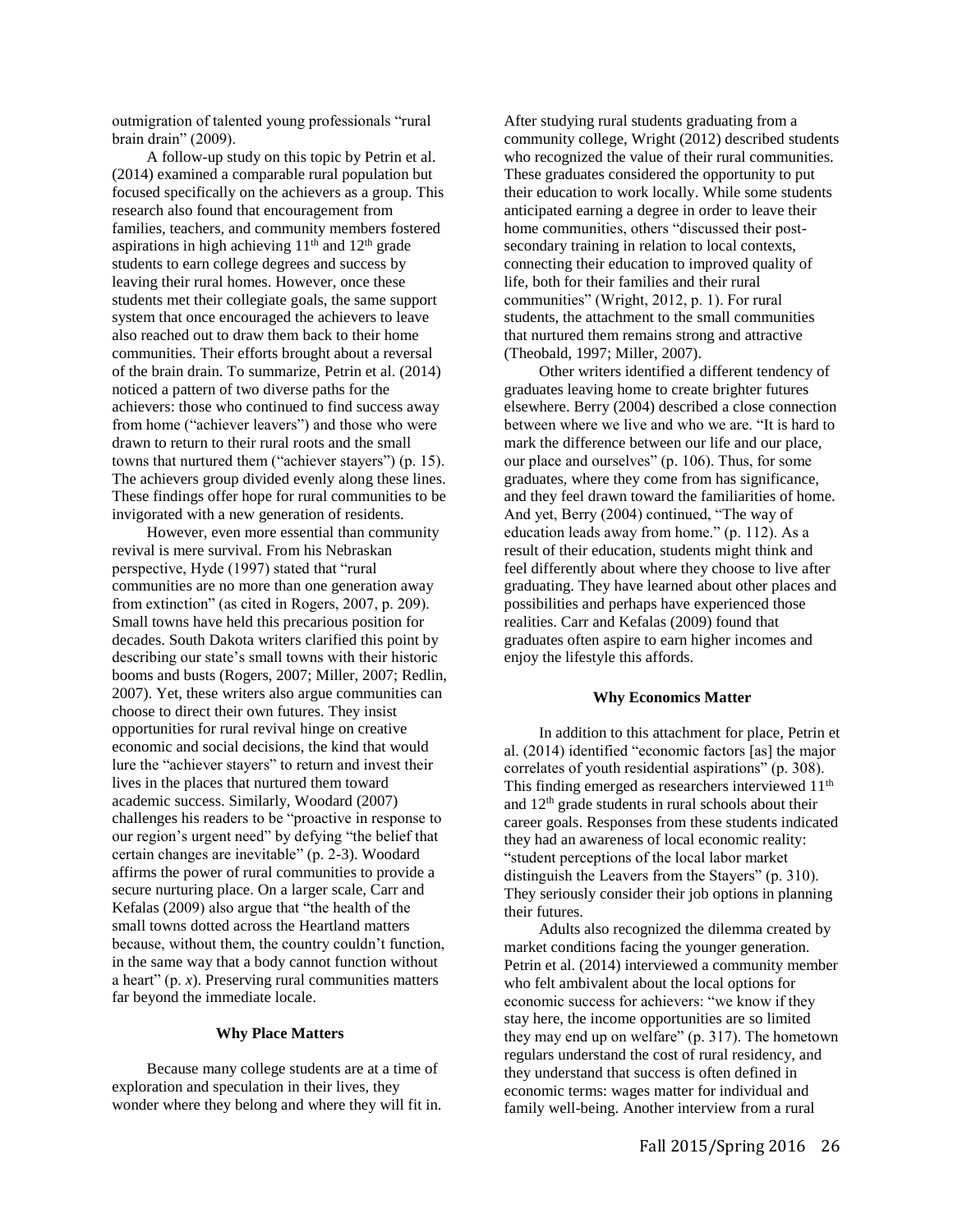teacher speculated that an achiever who wanted to return home after college may have chosen the teaching profession because she saw it as a practical way to find a job in her home community. Her teacher observed, "I don't think she [achiever] is adamantly opposed to be [sic] a teacher, but I think she picked that because that's what she sees she can do and still live here" (p. 319). This student weighed the options in her local labor market in her hometown.

#### **The Brain Drain and Rural Education**

Because schools are at the heart of many small communities, the outmigration of college graduates with teaching degrees creates concern for rural residents. Researchers have identified a number of incentives and disincentives for educators to serve in rural schools. Cruzeiro and Boone (2009) reviewed numerous studies focusing specifically on a perceived shortage in applicants for school principals. Their summary of the disincentives for becoming a principal included job complexity, high levels of stress, effects on family, and low wages. Barley's (2009) review of the conditions discouraging teachers from applying in rural districts included the geographical isolation of community with lack of shopping and other amenities; however, it differed from Boone's study because the salary, supervision, and class sizes were not identified as factors under school control that impeded applicants. Also, poverty and diminished access to resources were identified as disincentives for being a rural educator (Azano & Stewart, 2015).

In our state, education officials have identified a trend of college graduates with teaching degrees leaving our state; yet, some political leaders remain skeptical and ask, "Is there a shortage?" (Anderson, 2015). Others do not always connect the trend with economic factors and wonder about geographic location as a factor (Anderson, 2015). Still, this exodus to other states has created alarm among school officials as they examine the teacher pipeline and the capacity of our state's teacher education programs to graduate sufficient numbers. A news release stated that "The latest collection of data from South Dakota's higher education institutions by the South Dakota School Administrators (SASD) revealed 260 of the more than 770 graduates who obtained an education related degree were placed in a position out-of-state" (Leischner, 2015).

A recent survey found over 20% of public schools in our state reported at least one unfilled teaching position on the first day of school in 2014 (Smith, 2014). School board members and state officials have also expressed increasing frustration at the lack of teachers to fill vacant positions. In its August 1, 2014 blog post the Associated School Boards of South Dakota (ASBSD) noted superintendents testifying before a 2014 state legislative planning committee identified a shortage of applicants across the state in every discipline area (ASBSD, 2014). Another official repeated this concern, describing schools districts in a "crisis stage" (as cited in ASBSD, 2014, para. 3, para. 7). One study identified 258 teaching positions as vacant on May 28, 2014, with more openings anticipated for the end of the 2014-2015 school year (ASBSD, 2014). Now, in 2015, more public schools have filled positions with unqualified teachers than in the last five years (Anderson, 2015). Districts have also used "plans of intent," which allow teachers to fill positions for which they are not certified. The number of these plans increased to 758 in 2015, up from 548 plans in 2011 (Anderson, 2015).

Yet, some state leaders have mistakenly assumed the teacher shortage centers primarily on STEM and special education openings, as it did in the past. In the 1992-1993 school year, the U. S. Department of Education (2015) reported teacher shortages in South Dakota only in special education. However, the 2015-2016 report identifies shortages in these secondary areas: Career and Technical educators, Language Arts, Mathematics, Science, and Social Science. More shortages are reported at the kindergarten through secondary level: English as a New Language, Special Education, and World Languages (U.S. Department of Education, 2015, p. 138-140).

The shortage also extends to the national level with *The New York Times* noting a lack of teachers across the country, plus a 30% drop in the number of students entering the teaching profession between 2010 and 2014 (2015). Rural and urban states share this problem.

#### **Understanding the Problem and Seeking Solutions**

In light of these statistics, educational and political leaders consider ways to recruit and retain highly qualified teachers. Nationally recognized education expert Linda Darling-Hammond recommended that more careful attention be focused on the problem by adding teacher incentives (Rich, 2015). Others recognized the role that the market place plays in hiring (Greene, 2015). In our state, school administrators directed attention to low teacher salaries by showing why our state often loses qualified professionals to the neighboring states such as Wyoming, North Dakota, and Nebraska. These states raised teacher pay by 24, 15, and 7 percent, respectively, since 1999 to keep up with inflation.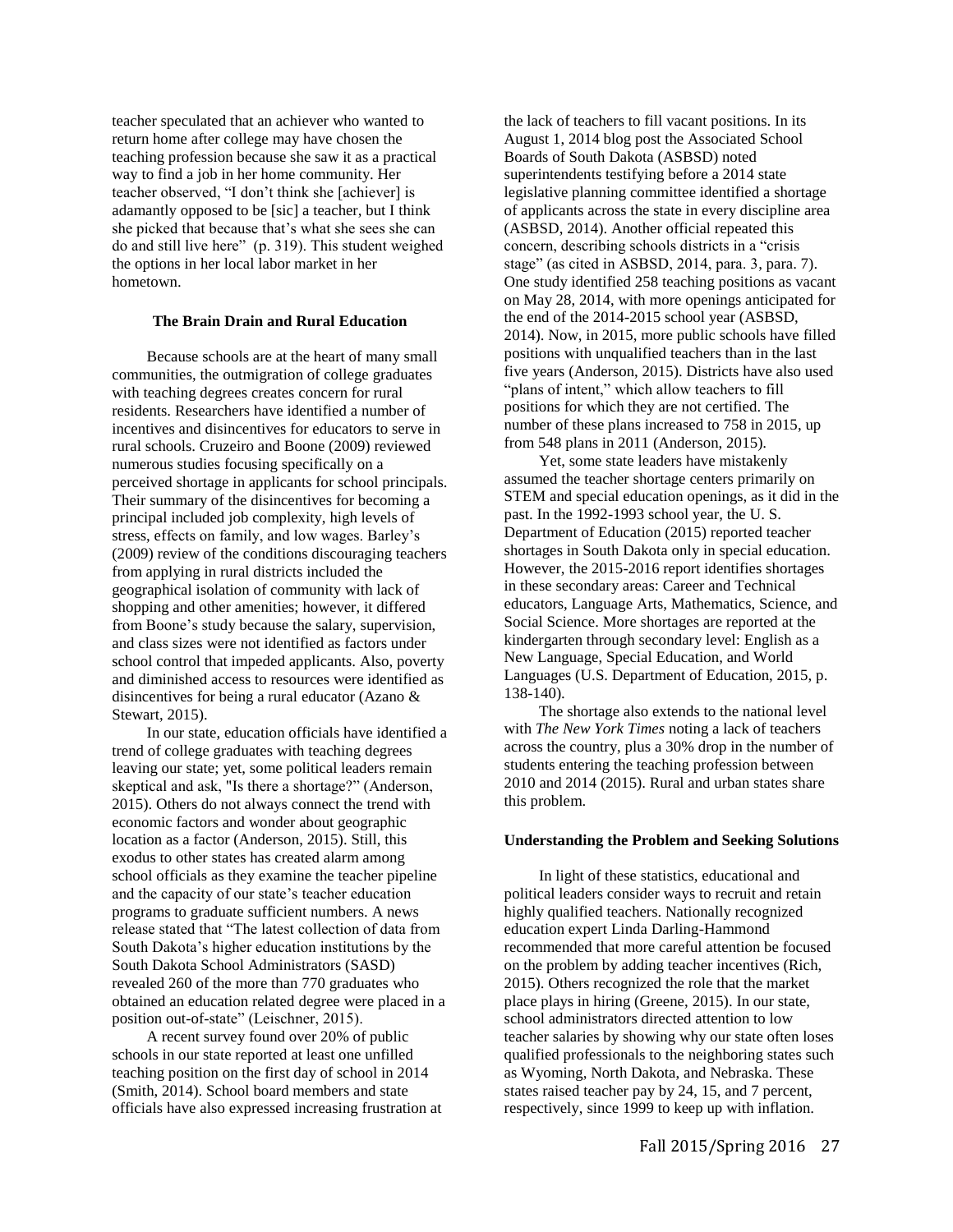During that same time, our state decreased teacher salary by 0.6 percent due to a failure to adjust for inflation (ASBSD, 2014).

The South Dakota Budget and Policy Institute (2014) further explained the state's  $51<sup>st</sup>$  ranking for teacher salary in this way:

Neighboring states have been raising the average teacher salaries of new graduates with a Bachelor's Degree and less than 2 years of experience. Our neighboring states, adjusted for cost of living, are paying between 88% and 113% of the national average for beginning teachers with similar qualifications. Our state's average teacher salary for beginning teachers is not rising faster than the national average – we are flat at 85% - the lowest in the region (*K-12,* p. 6).

These facts have generated considerable publicity in the news. As teacher educators, we recognized that our students also take interest in the salary debate, yet we did not know what the impact was on their career planning.

#### **Our University Context**

A 2015 Board of Regents report described our university's population as follows: 12,557 undergraduates enrolled in the fall of 2014, with the majority coming from in-state schools. The university drew most of its students from a tri-state area, and many came from high schools enrolling fewer than 900 students. As the state's major land grant institution, our university has attracted students with interests in agriculture and related majors. In fiscal year 2014, our university graduated 1,184 undergraduate students, including 140 students in education and related fields (SDBOR, 2015).

The South Dakota Board of Regents (2014) also reports that, in 2014, 72% of graduates in the regental system had student loans. The average indebtedness was \$25,750 (SDBOR, 2014). In 2013, South Dakota students ranked second in the nation for the percentage of students who carried loans. The amount owed per student was close to the national average (The Institute for College Access, 2014). However, our students apparently take this debt more seriously in terms of loan repayment because "South Dakota has a much lower student loan default rate than the rest of the nation" (SDBOR, 2015). This has implications for their comments in our survey.

## **Teacher Education Student Concerns of Salary**

As students graduate, they consider how to pay off their loans, and salary becomes a factor in their job searches. At a private liberal arts college in South Dakota, the education faculty surveyed their

education majors in February 2015 about their plans after graduation. The survey asked those students (n=70) who did not plan to teach in South Dakota about their reasons for that choice. Seventy-four percent, or 52 students, selected the response "Salary and benefits; I can make more money in other states" (Andrews, 2015). The fact that this data came from a private school with higher tuition rates than those in the regental system limits our ability to generalize the findings to other state institutions. Yet, these findings demonstrate concern by graduates about teacher salary beyond our university.

### **Teacher Education and Sense of Place**

While advising the students in our program, we encourage them to reflect seriously on their choices of location for teaching because we recognize that schools and communities have a sense of place that defines them. The phrase *sense of place* is a complex construct (Cross, 2001). For this study, we have defined *sense of place* as the social, emotional, financial, political, or cultural reasons people find a place attractive or not. Understanding a sense of place will help students make appropriate choices for their final practicum semesters and for their first teaching position. They need to fit into their future schools and communities in terms of values, expectations, and standards of conduct to be successful. We expect our students to be willing to go where they are not familiar, to help them grow and to recognize a good fit. Thus, our field placements provide teaching opportunities in rural and urban schools of various sizes.

Ultimately, the choice of location for their first paid teaching position is theirs to make, and we wondered which factors influence their decisions. How important is sense of place to our students? How important is pay? How do our students prioritize financial issues, including student loans? Do concerns about money trump a desire for sense of place? What other factors do our students consider for their future jobs? What are the implications of these factors for filling the empty teaching positions in our state?

#### **Our Study**

Many of the faculty in our teacher education program have Midwestern roots and ties to the concerns of rural education through family and friends. We follow local and statewide educational issues closely and care about the quality of schools in our state. As the initiators of this study, we also care deeply about the students in our program. We know them on a personal level because of the relatively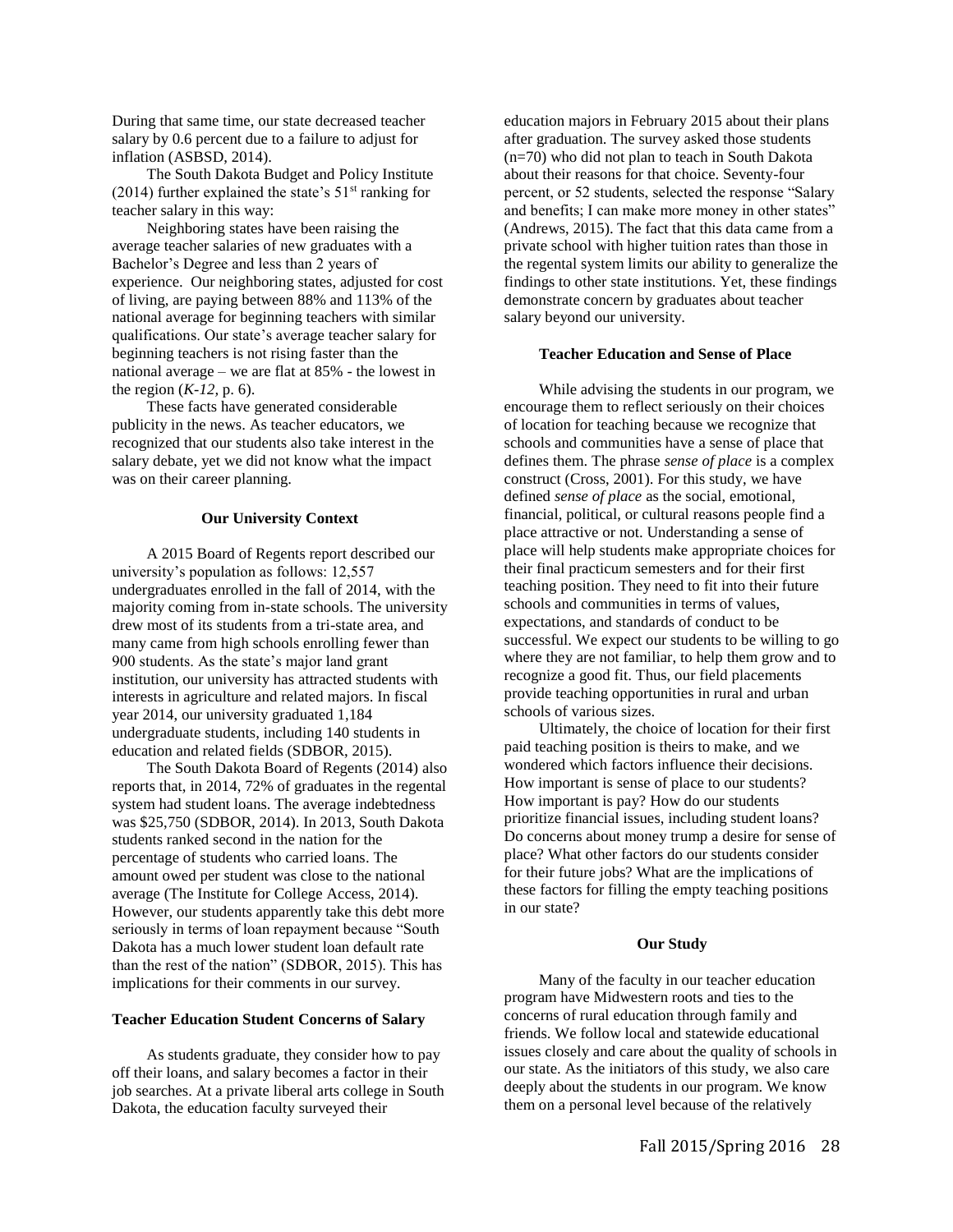small size of our program and because we develop relationships through field supervision, advising, and classroom interactions. While we anticipated they would express concerns about teacher pay and the opportunities they might have in their home communities, we did not know how much a sense of place would influence their decisions after graduation. Because of the statewide shortage in teachers, we surveyed our students to investigate the capacity of our university's teacher education program to add future teachers to the profession. Specifically, we wondered about the intentions of our students who would be graduating in the next two years to pursue a teaching career. We also wondered if they intended to teach in South Dakota or teach in another state.

Our overall research goal is to give teacher candidates at our university a public voice that explains their thoughts and future plans for teaching. We intend the results to enrich public and policy discussion. This study will add the future teachers' voices to efforts to understand the capacity of the teacher pipeline in South Dakota. These voices inform us about the prospects for adding highly qualified teachers to the teaching profession in our state. Further, we identify implications for other areas of the country.

The following section will describe the survey we developed and administered to our students in the teacher education program at our university as one way to understand the teacher shortage. We will explain how we implemented the survey and how we collected and analyzed the responses. Through this data, we examined the teacher pipeline as it relates to students enrolled in the teacher education program at one Midwestern university.

### **Method**

The research context for this study was a Midwestern university's teacher education department. As the state's largest four-year university, we graduated 55 Early Childhood Education majors and 85 students with licensures in secondary education in the fiscal year 2015 (SDBOR, 2015). While elementary education majors from other institutions also enroll in our teacher education courses, our university does not offer an elementary education major.

In February 2015, we, a team of teacher educators, developed and administered a survey to students who were primarily juniors and seniors enrolled in our teacher education program courses during the spring 2015 semester at our university. We chose not to include students who were not enrolled in teacher education courses because we distributed

the survey through instructors of the 300/400 level teacher education courses. We chose to focus on students who had been in the teacher education program (juniors and seniors) for several semesters because they have had more time to commit to the teaching profession and complete at least one field experience. We believed these students would be more likely to be considering their post-graduation plans than the students in early program courses. This study received exempt status from the university's human subjects committee because it used educational survey data.

We asked the instructors of the 300/400 level courses to solicit voluntary participation from their students in completing the survey. No points or other rewards were given for participation. Students were also informed that names would not be used in compiling the results and that any written comments would be blinded. If students were in more than one education course, they were told to submit only one survey. Students were asked to submit their written responses either in class or by emailing their responses directly to one of the researchers. Students who responded in class submitted their survey responses to their instructors who delivered them to the researchers.

Our survey consisted of focused items that included open-ended questions and avoided leading statements (Weirsma, 2000). This method allowed students' voices to be heard using their own words and without influence or anticipated outcomes from their instructors or researchers. In addition, the openended construction gathered information "that would not be forthcoming with selected-response items" (Weirsma, p. 170). Students voluntarily submitted anonymous responses to the following items: 1.What is your home state? 2. Are you planning to teach after graduating? 3. What is your teaching major? 4. Do you plan to teach in South Dakota? 5. Why or why not? Because of the straight-forward nature of these items, we did not conduct a trial run.

We asked for survey responses from 157 students, receiving a total of 137 responses in the form of either surveys submitted to their instructors or submitted directly to us through e-mail. This is a response rate of approximately 88%. If students' names were included with their responses, either on the survey or in the email, we removed the names before compiling the answers. We entered all responses for items one, two, three, and four in an Excel spreadsheet and totaled the responses for each of the four items. We used descriptive statistics to compile the responses to items one through four.

For students' responses to item five, we used qualitative research coding methods as a way to reduce data. Item five asked students to justify their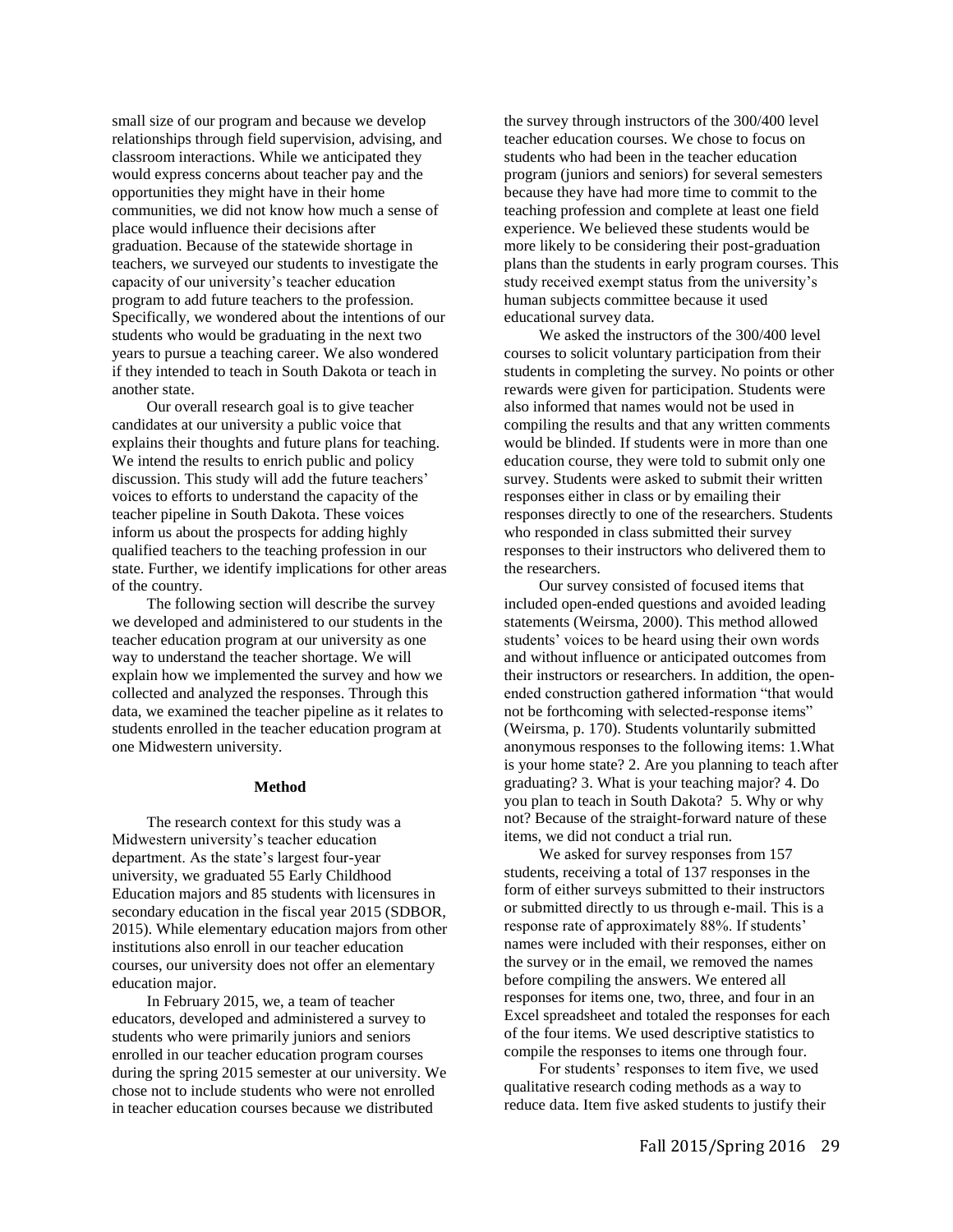responses to the item about their intentions on where to teach. First, we independently read through all responses to identify emerging patterns of thinking and significant words. Then, we discussed our notes on these patterns. We agreed on the key words and phrases to be used to code students' comments under the specific categories that emerged (Weirsma, 2000). Finally, we compared our findings and reached consensus on the results. Throughout our work, we used an Excel spreadsheet to compile and analyze the data reported in the findings section.

#### **Findings and Discussion**

#### **Limitations**

The findings of this study are limited in these ways: survey items and students' responses can be misinterpreted (Weirsma, 2000). Students' responses came from the teacher education program at one Midwestern university and cannot be generalized to a larger population. Students' intentions may differ from their actions upon graduation. Circumstances and life changes, such as marriage, health issues, and family needs may change the students' intentions.

#### Table 1

*Teaching Majors and Intent to Teach in South Dakota*

## **Quantitative Findings**

We received a total of 137 responses with a response rate of 88%. Five elementary education students, 51 early childhood education majors, and 81 secondary education students participated. The secondary education students had majors in these content areas: agricultural education, art, biology, English, family and consumer sciences, history, math, music, physical education, physics, political science, Spanish, and speech.

We disaggregated the responses according to the students' teaching majors and secondary content areas. We further disaggregated the responses according to the response to item 4: "Do you plan to teach in South Dakota?" We found that 59% of respondents do not intend to stay in South Dakota to pursue a teacher career, 21% intend to stay in South Dakota, and 20% are unsure of their plans. Table 1 shows a frequency distribution of the number of respondents according to their teaching areas and to whether or not the teacher candidates intend to teach in South Dakota.

| Do you plan to teach in South Dakota?         |                |                           |                  |
|-----------------------------------------------|----------------|---------------------------|------------------|
| <b>Teaching Major or Discipline</b>           | Yes            | $\underline{\mathrm{No}}$ | Maybe            |
| Early Childhood Education                     | 12             | 29                        | 10               |
| <b>Agricultural Education</b>                 | $\mathbf{0}$   | 17                        | $\overline{c}$   |
| Art and English Education                     | $\Omega$       | 0                         | 1                |
| Art Education                                 | $\mathbf{0}$   | 3                         | 1                |
| <b>Biology</b>                                | 5              | $\theta$                  | $\boldsymbol{0}$ |
| <b>Elementary Education</b>                   | $\mathbf{0}$   | 3                         | 1                |
| <b>Elementary Education/Special Education</b> | $\mathbf{0}$   | 1                         | $\boldsymbol{0}$ |
| <b>English Education</b>                      | 1              | 0                         | 1                |
| Family and Consumer Sciences                  | 3              | 2                         | 1                |
| <b>History Education</b>                      | $\overline{2}$ | 3                         | 4                |
| <b>Math Education</b>                         | $\overline{4}$ | 5                         | $\overline{c}$   |
| Music Education                               | $\mathbf{0}$   | 10                        | 1                |
| Physical Education                            |                | 3                         |                  |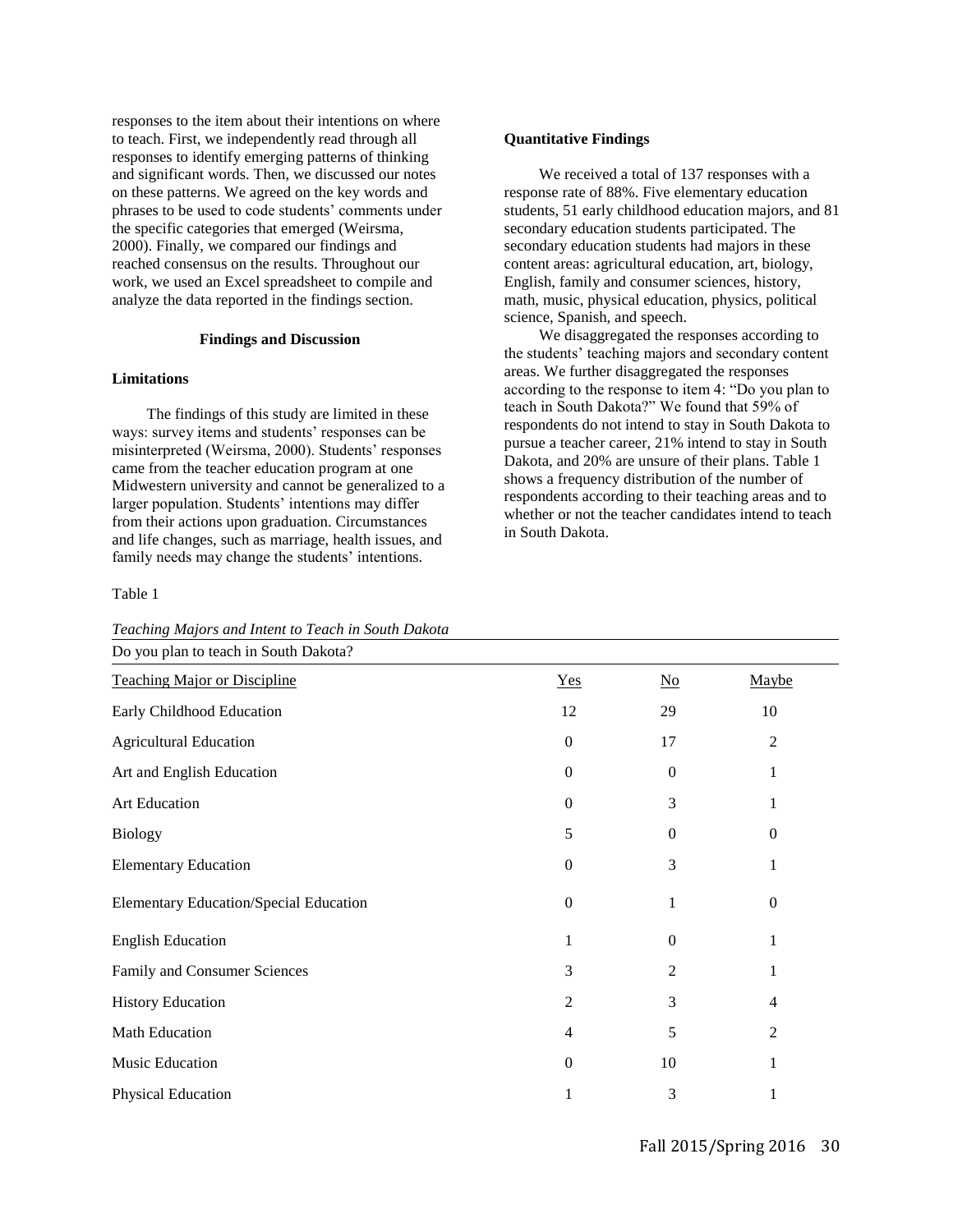| Physics                  | $\theta$ |     | 0   |
|--------------------------|----------|-----|-----|
| <b>Political Science</b> | $\theta$ |     |     |
| Spanish                  | $\theta$ | 2   |     |
| Speech                   |          |     | 0   |
| Total number responses   | 29       | 81  | 27  |
| Percent of responses     | 21%      | 59% | 20% |

When we grouped students' responses to item four (if they intend to stay or leave) according to the degrees they were seeking, the percentages followed a similar pattern. When we grouped elementary and secondary education students together and compared their responses to early childhood education students, we found that 60% of the elementary and secondary

education major respondents stated they do not intend to stay in South Dakota, 20% of them intend to stay, and 20% are still undecided. For early childhood education majors, 57% of the respondents stated they do not intend to stay in the state, 24% said they intend to stay, and 19% are undecided. Figure 1 shows a frequency distribution of these results.



*Figure 1*. Responses of students according to intentions of where they plan to teach.

Next, we sorted the data according to residents and non-residents. Out of the 137 total responses received, 74 students indicated that their home state was South Dakota and 63 students indicated they were from other states. When we calculated the responses from students who are residents of South

Dakota, we found 32% of South Dakota residents intend to teach in South Dakota, 39% of South Dakota residents do not intend to teach in South Dakota, and 29% are undecided. Figure 2 illustrates these percentages.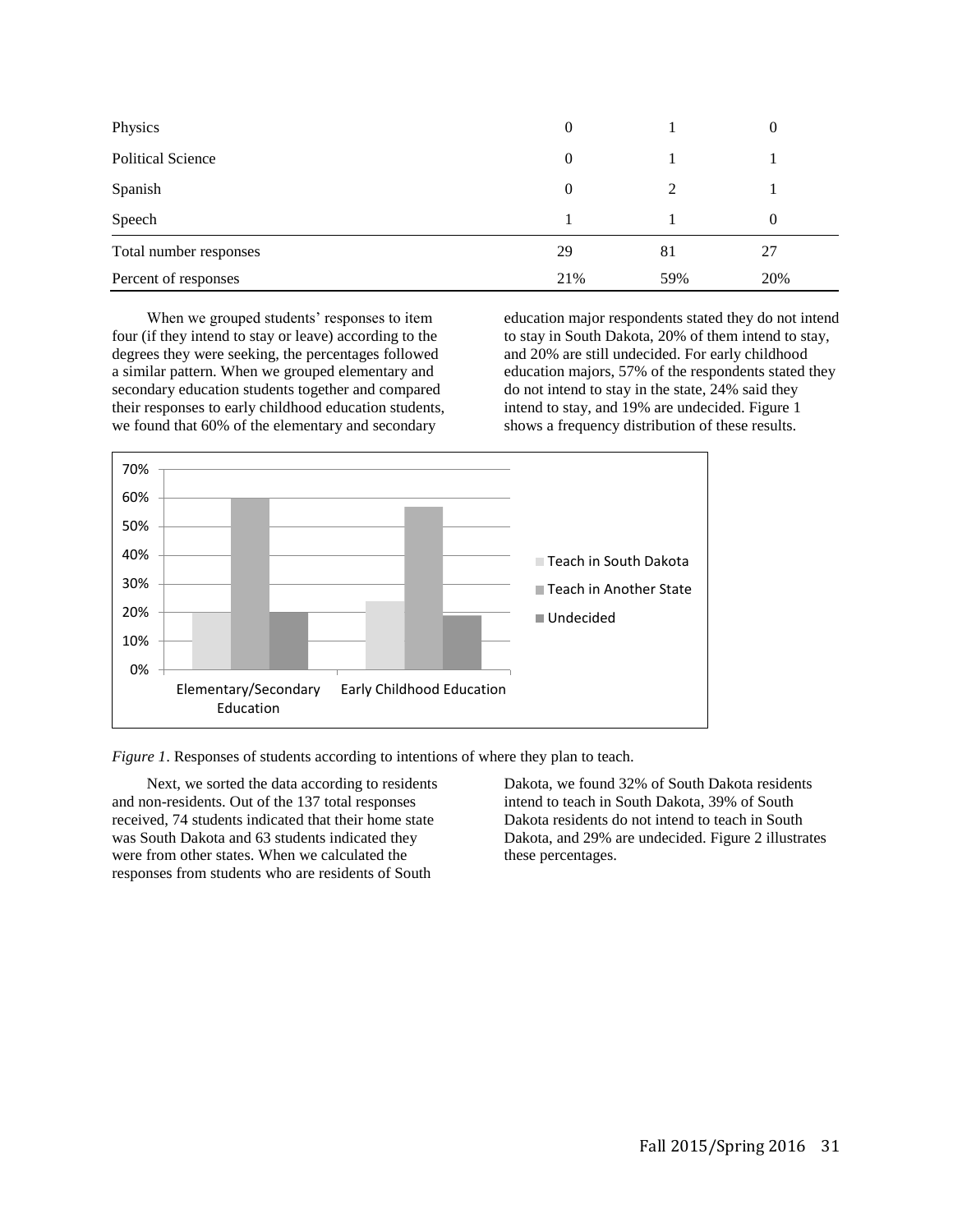

*Figure 2*. Responses from South Dakota resident students.

The large percentage of undecided students might show promise for filling the teacher pipeline, but it also indicates the ambivalence prevalent among future teachers. They are still considering their residency options. In the qualitative analysis below, their priorities and values emerge through the reasons given for their indecision. In terms of Petrin et. al (2014), these achievers are still determining whether they will be Leavers or Stayers.





*Figure 3*. Non-South Dakota residents and their intentions.

The quantitative data shows a pattern of heavy outmigration of our graduates in teacher education. This leaves an inadequate number of teacher graduates who intend to remain to fill teaching positions.

## **Qualitative Findings**

Our survey provided students the opportunity to explain their intentions in their own words, allowing students' voices and emotional responses to be heard. We reduced this data by coding the responses according to categories that emerged from the responses. The three authors of this study, as researchers, read the responses independently, looking for patterns of thinking, words, and phrases that would identify the coding categories; we met to

compare our observations. We agreed on key words and phrases to be used to code students' responses under specific categories. For example, the words *home* and *pay* were identified in many responses. We conducted word counts and searches on key words. Then, we coded the students' responses into categories using the key words and phrases (Weirsma, 2000). Finally, we compared our findings and reached consensus on the results. The following sections describe the categories that emerged. Exemplar students' responses are included to illustrate our analysis.

**Financial concerns.** The most frequently mentioned category we identified in students' comments focuses on financial concerns, such as teacher pay. These responses include the word *pay* or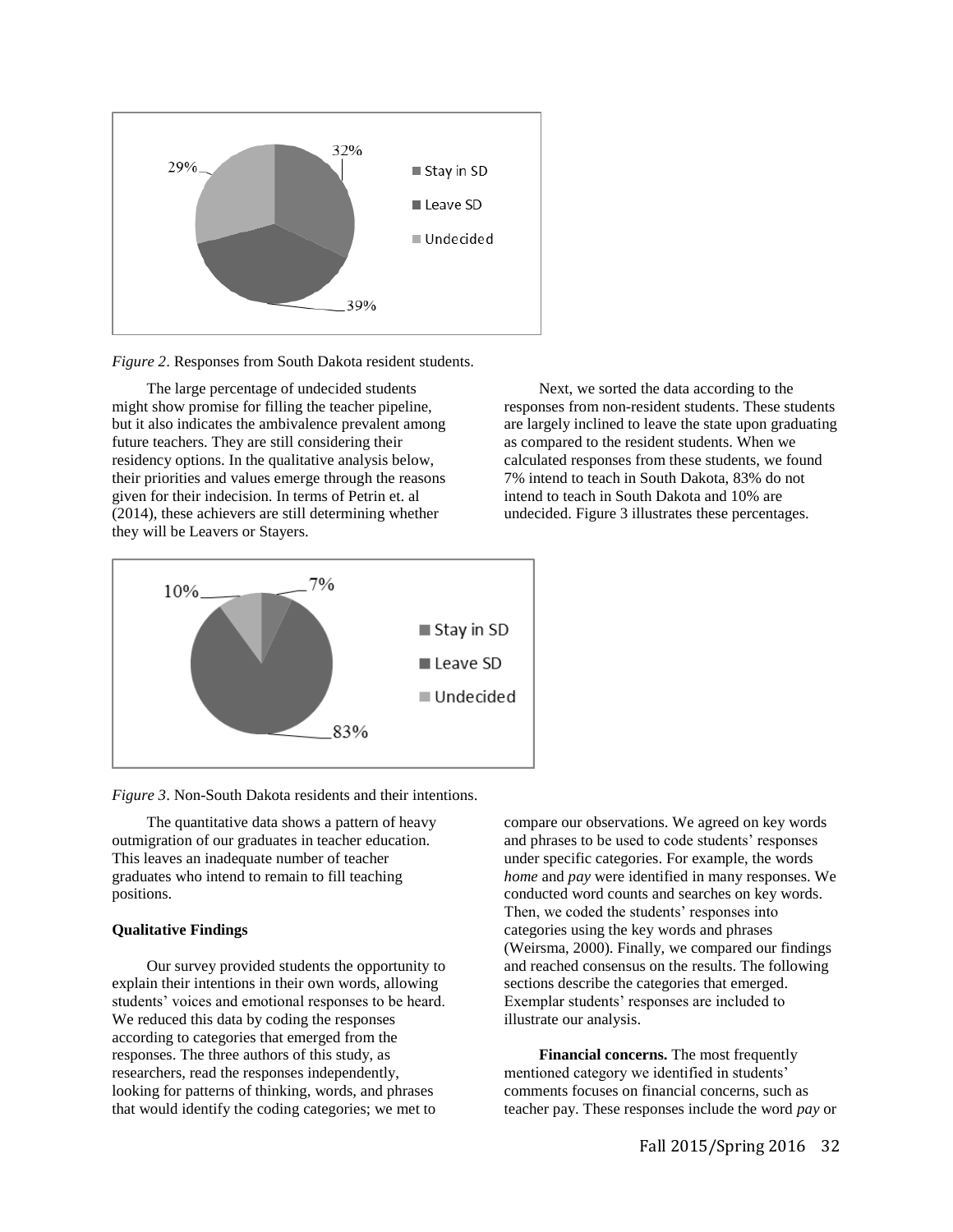a similar word (*e.g.,* salary, money, loan, debt, afford, etc.). These words are used 80 times throughout all the responses. Of the students who indicate their intentions to leave South Dakota, 57 students or 70% report that poor pay is a factor in their decision and a main reason given by students to relocate to another state. For example, an agriculture education major explains: "the wages are too low and I need enough money to support a family in the future." The frequency of these comments supports Petrin et. al (2014) findings that achievers consider the labor market conditions; economic factors weigh into their decisions about residency. Another agricultural education major explains her intentions to leave and then return to her home state: "I will take an out-ofstate job first because I will be in debt. However, I would like to return to SD when financially sound." This comment also illustrates Petrin et. al (2014) description of the achievers as Leavers and Stayers. Some responses referencing low teacher salaries were adamant about not teaching in South Dakota. An elementary education major from South Dakota wrote this:

> I absolutely do not plan on teaching in SD. How am I supposed to start paying my loans and provide for a family on a starting salary of less than thirty-thousand a year? If you figure that out, then maybe I will reconsider. But until then, I'll be in WY [Wyoming]. I have a fouryear degree, so pay me like I do.

Other students' comments include strongly negative emotions—"SD has the worst pay in U.S.!" and "SD teachers' pay sucks. They're a lot less appreciated here."

We found the specific words *debt* and *loan* in twelve responses, which also relates to financial factors and the ability to retire student loans in a reasonable time after college. As one student said, "the starting pay is low and I have loans that I need to pay off as soon as possible." The urgency here illustrates a characteristic of our university students who desire to repay student loans. "South Dakota has among the lowest default rates in the country…it tells us something about the integrity of our population and our students." (Rick, 2011).

**Family concerns.** In two of the previous examples, students included the idea of family as justification for needing a higher wage. The word *family* represents the second most frequently emerging category with 22 references to this in students' comments. Other words coded in this category include *boyfriend*, *fiancé*, *parents*, *wife*, and *husband*.

Unlike the financial category, family as a factor in decision-making occurs in responses from students who intend to remain in the state, who intend to leave the state, and who express uncertainty. The financial category, however, occurs primarily in the comments of students who intend to leave our state, with the exception of three students who received scholarships such as the Dakota Corps Scholarship. This award grants South Dakota students "financial access to outstanding postsecondary education, while encouraging them to remain here upon graduation working in critical need occupations" (Daugaard, 2015). The encouragement comes in the form of reduced tuition and low-interest loans. For the three students with this scholarship, the decision to stay or leave the state for financial gain is more complex. A biology major explains:

In one of my classes we had to compare living in two different places. We had to compare everything from cost of living and taxes to job salary. I compared living and teaching in Minnesota and South Dakota. When comparing the two states, I came out with more money living in Minnesota and having to pay back my scholarship than working off my scholarship in South Dakota. I love teaching and I love South Dakota, but I wonder if it is worth staying and teaching here.

Comments like this show that students consider their options carefully and thoughtfully. Students recognize the decision includes other factors in addition to a primary concern over teacher salary.

We categorized student responses as "undecided" when they included reasons for leaving and for staying with no clear indication of a choice. Some students recognize conflicting personal values in their decisions. For example, a math major writes about financial concerns and, at the same time, also expresses affection for our state: "I love South Dakota and want to stay close to family and home but I could get paid better and not be in debt as long." This comment reveals an internal conflict for the student who recognizes family and home as important but also knows that being close to home may require financial sacrifice.

**A sense of place.** Twenty students' comments included the word *home* as a reason for staying in our state, making a sense of place the third most frequently identified category of reasons for leaving or staying. We coded the word *home* as one indication that the student had a sense of place. Other example words that we included in this category are *community*, *rural*, *city*, *South Dakota*, *Minnesota*, *Iowa*, *farm*, *lifestyle*, and *land*.

While recognizing the complexity of the sense of place construct, we have chosen to define this phrase as the reasons why people find a particular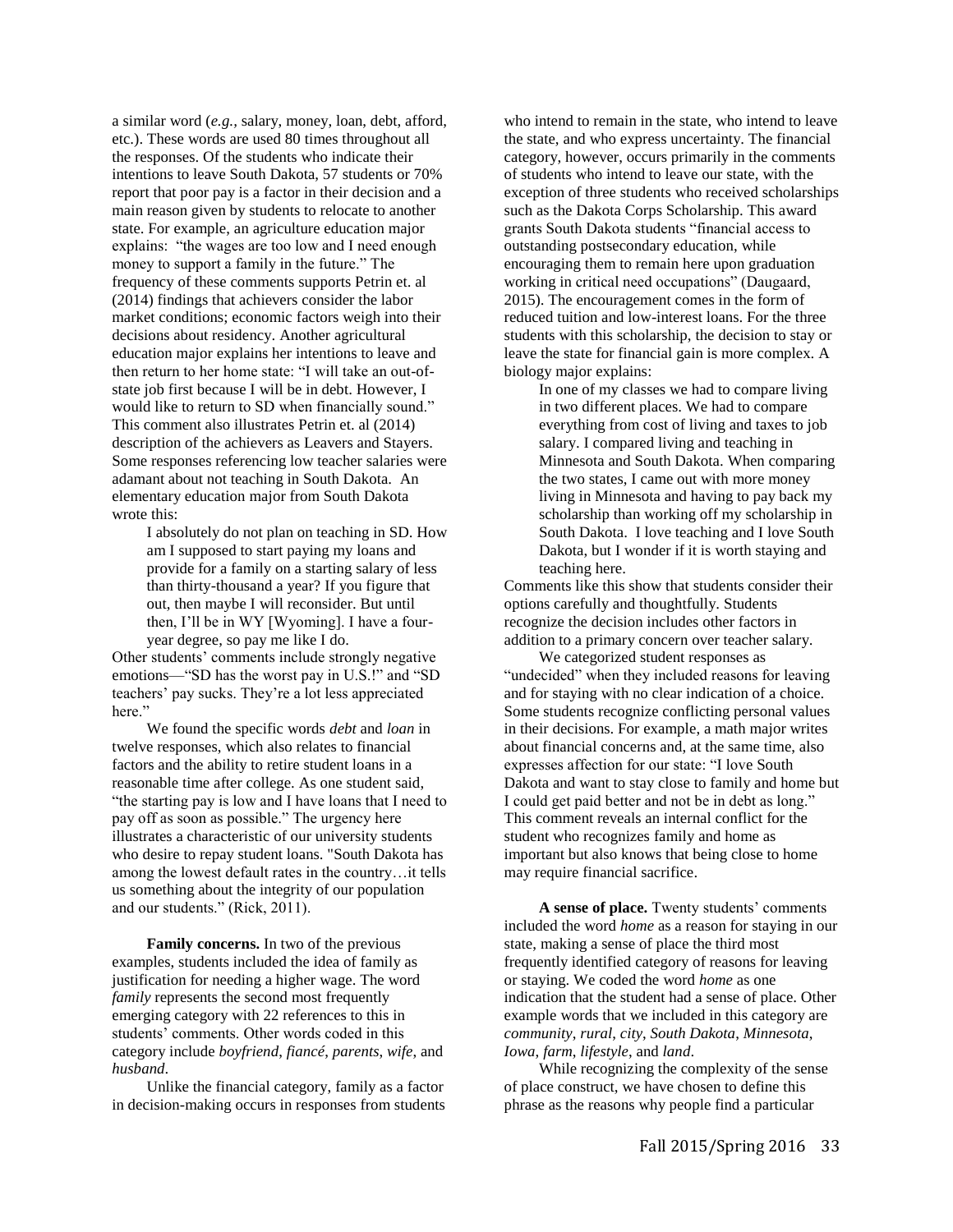community attractive or not, whether the reasons are social, emotional, financial, political or cultural. An art education major includes the sense of place when writing: "I plan to go to some place where…the place feels like a good home." A biology major expresses a similar idea by writing, "I would ultimately like to move to MN [Minnesota] some day because I've always wanted to live there." Another biology major agrees and writes, "I prefer the rural lifestyle compared to living in a bigger state/city."

In twelve students' responses, the sense of place comments include highly charged and negative emotional reactions such as, "I'm afraid the only jobs in SD are working on the Res [reservation]. And that is terrifying." Other students expressed their disconnected feelings toward South Dakota in these quotes. "So my wife and I are leaving for a state with more people and an environment that appreciates the arts and adaptation or change." "There is a huge lack of support for teachers in general, but specifically for the fine arts programs."

Negative reactions to the political climate of the state show in this history major's words:

> If I do teach in SD it will be in my hometown. Otherwise I live 25 miles from the MN border where I could get paid more. In a recent interview I read that the Governor had about education, he side stepped about every question that had to do with increasing pay. It really made me believe that he should never have been voted in. Teachers are important, and it's about time SD comes to realize this.

This student expresses a concern over respect for the teaching profession. Although this concept was not a category that emerged explicitly in our analysis, we found it to be present in the subtext of responses.

The concern over respect for the profession and education as a whole was also identified by 38% of students' responses in the unpublished survey data from a nearby liberal arts college (Andrews, 2015). The topic of respect had been provided as a choice in that survey.

Six students demonstrated the value of loyalty in their sense of place comments, including positive affirmations for the state as an excellent location for a teaching career: "SD because I absolutely love it here and I can't imagine life anywhere else." "I grew up in SD and love SD. It's a great state with wonderful, friendly people and good morals." A speech major identifies a sense of duty toward the state by writing, "If I were to stay, it would largely be because I feel like I have a responsibility to pay South Dakota back for the experiences and opportunities here."

In addition to these three most frequently identified categories of financial concerns, family, and sense of place, we noticed that students also weigh several other factors in their decision-making. These include the pragmatic issues of teacher licensure requirements in other states and performance opportunities for creative artists.

## **Categories of Reasons for Intentions to Leave and to Stay**

We identified major categories of reasons for both students' intentions to leave and to stay. The figures below illustrate the qualitative data to show the percentage of responses for the Leavers and the Stayers. Figure 4 below illustrates the categories of reasons students identified for intending to leave the state upon their graduation by percentage.



*Figure 4.* Categories of reasons for intending to leave SD by percentage.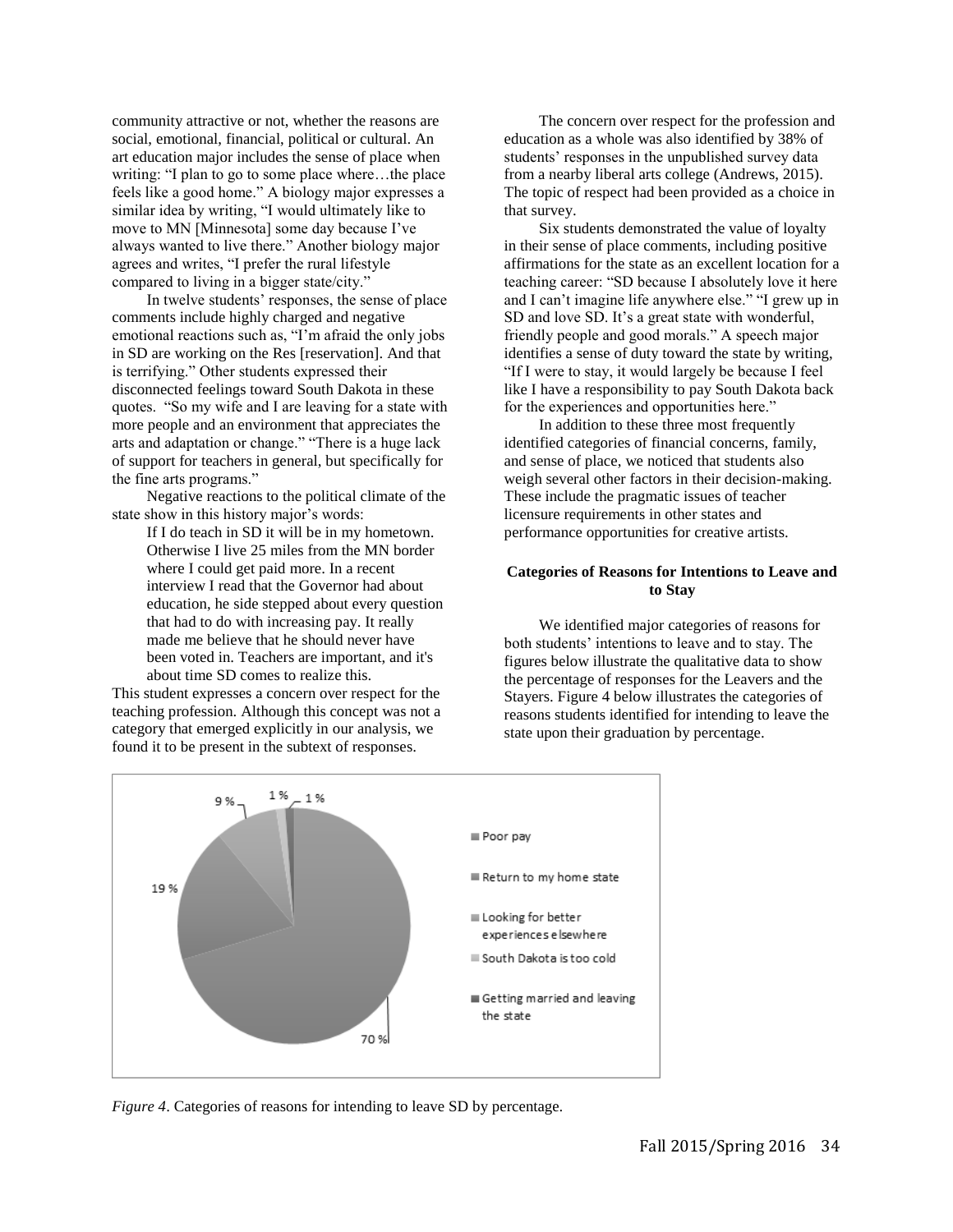

# Figure 5 illustrates the categories of reasons students identified for their intention to remain in South

Dakota to teach after graduation.

*Figure 5*. Categories of reasons for intending to stay in SD by percentage.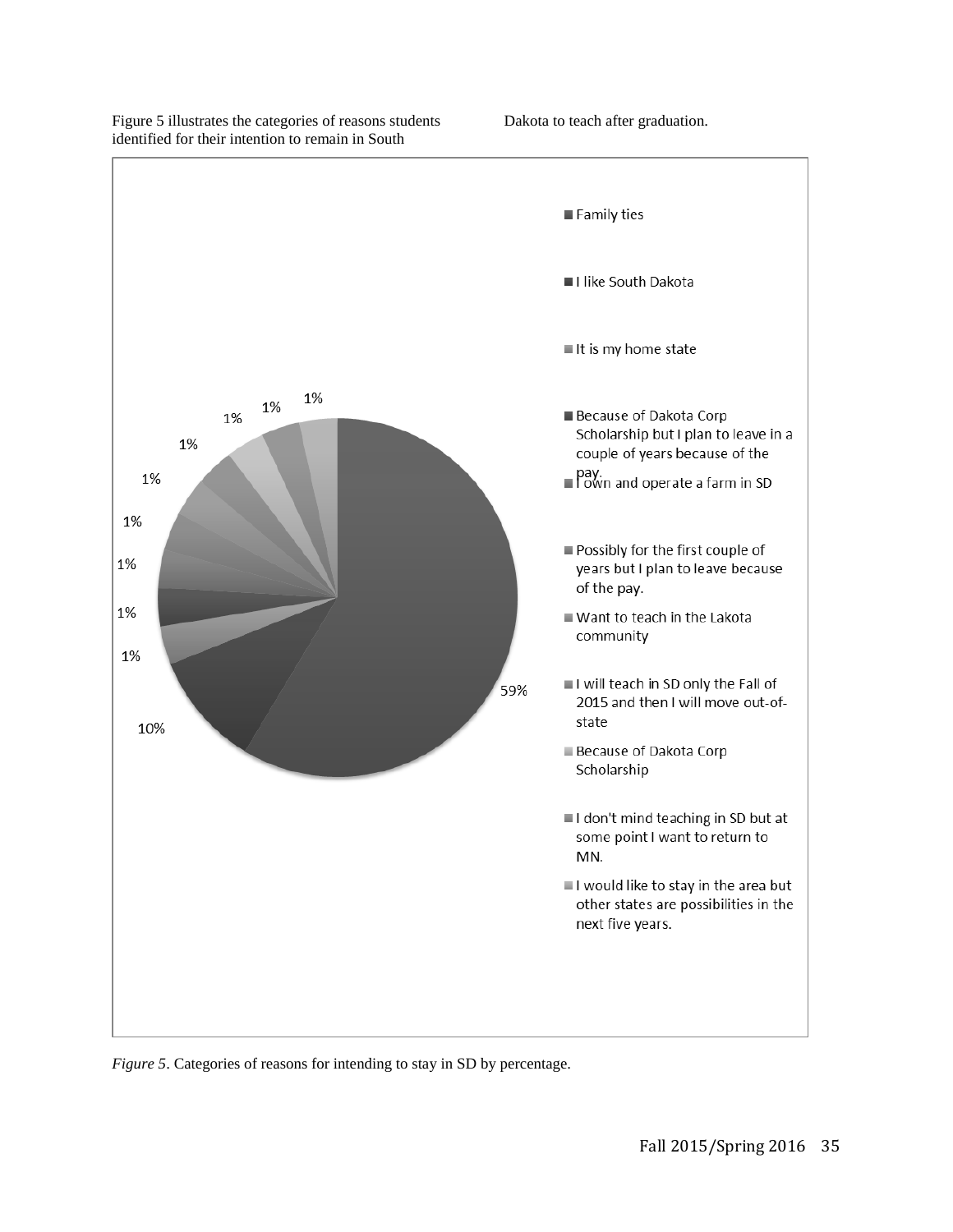### **Conclusions and Future Study**

This study focuses on the outmigration of a specific population, the junior and senior teacher education students at a medium-sized Midwestern university at a time when a state-wide teacher shortage is growing to a crisis. As we look for solutions to the lack of qualified teachers in our state, these teacher education students' perspectives need to be considered. Students' thoughts shed light on the problem because they are the ones we anticipate relieving this shortage in the near future. Whether they stay in the teacher pipeline in South Dakota or whether they decide to contribute their skills and talents to another state depends on our ability to collectively address the concerns they have expressed. These concerns are primarily about financial disparities: South Dakota has the lowest teacher salaries, by a growing margin, in the nation (Bernardo, 2014).

This study gives our future teachers a public voice in expressing their hopes and concerns about teaching in South Dakota. Their comments reveal the internal conflicts they recognize in weighing options for their future. How does one weigh and balance the values of family, home, and community against financial responsibility and future family obligations? Examining the numbers and comments provides valuable insight into the challenges faced by the state educational and legislative officials: how to compete for teacher education graduates and staff state schools with highly qualified teachers. Salary greatly influences students' decisions. Salary can even outweigh familial or geographical ties.

This study contributes to the literature by affirming findings from Petrin et al. (2015) with a specific population, future teachers who are near graduation. Our future graduates prioritize higher salaries as they consider their future employment options. They also take their college debt obligations seriously. In addition, the respondents' comments indicate that students also weigh their priorities and conflicting values of living close to family and friends in their home state of South Dakota and of seeking higher salaries out of state. For teacher education students from out of state, the financial conflict is largely a moot point; they intend to return to their home states for better pay and to be close to family or home communities.

At the national level, our students' concerns reinforce those expressed by others across the country calling for teacher incentives, professionallevel pay, market-driven salary, and respect (Greene, 2015). In addition, our local survey demonstrates the need for more teacher education programs to ask their students for their perspectives and to share their students' comments with policy makers. National education leaders have recognized a need to survey teachers (Darling-Hammond, 2012); why shouldn't we do the same for teacher education students?

For future studies, researchers might investigate if gender plays a role in students' decision-making regarding future employment. Researchers might also examine with more specificity the student debt factor. For example, which types of loans, scholarships, or access to financial assistance are more likely to encourage new graduates to stay in South Dakota?

Perhaps the best summary line for this study on the teacher pipeline and teacher shortage in our state comes once more from a student. This future math teacher commented, "If you ask any teacher what the problem is, they will tell you what the problem is. They know what the problem is. The schools know what the problem is. Everyone else is like, 'What's the problem? Why can't we keep teachers? I don't understand.' " The clear voices of teacher education students in the pipeline, as well as others in the educational field, have identified the major solution to the teacher shortage: raise the teacher salary. Our study and others demonstrate that the achievers from rural communities often want to return to their hometowns. Considering our survey results, we conclude that the insufficient and declining teacher salaries in our state has reached the tipping point, a "critical point in a…system beyond which a significant and often unstoppable effect takes place" ("Tipping Point," 2015). The steep decline in the quality of rural education in our state, as documented by the number of qualified teachers, troubles us deeply as teacher educators (Anderson, 2015). As described by South Dakota administrators, the "crisis stage" is here now (as cited in ASBSD, 2014, para. 3, para. 7).

For our part, as teacher educators, we will help our students know that their voices are important, that teacher perspectives are critical for real change to occur, and that, at times, we need to find ways to make sure they are heard.

#### **References**

ACT. (2014). The condition of future educators 2014. *ACT.* Retrieved from http://www.act.org/newsroom/data/2014/states/f utureeducators.html

Andrews, S. (2015). *Preservice teacher survey spring 2015.* [Unpublished data file]*.* Augustana College, Sioux Falls, SD.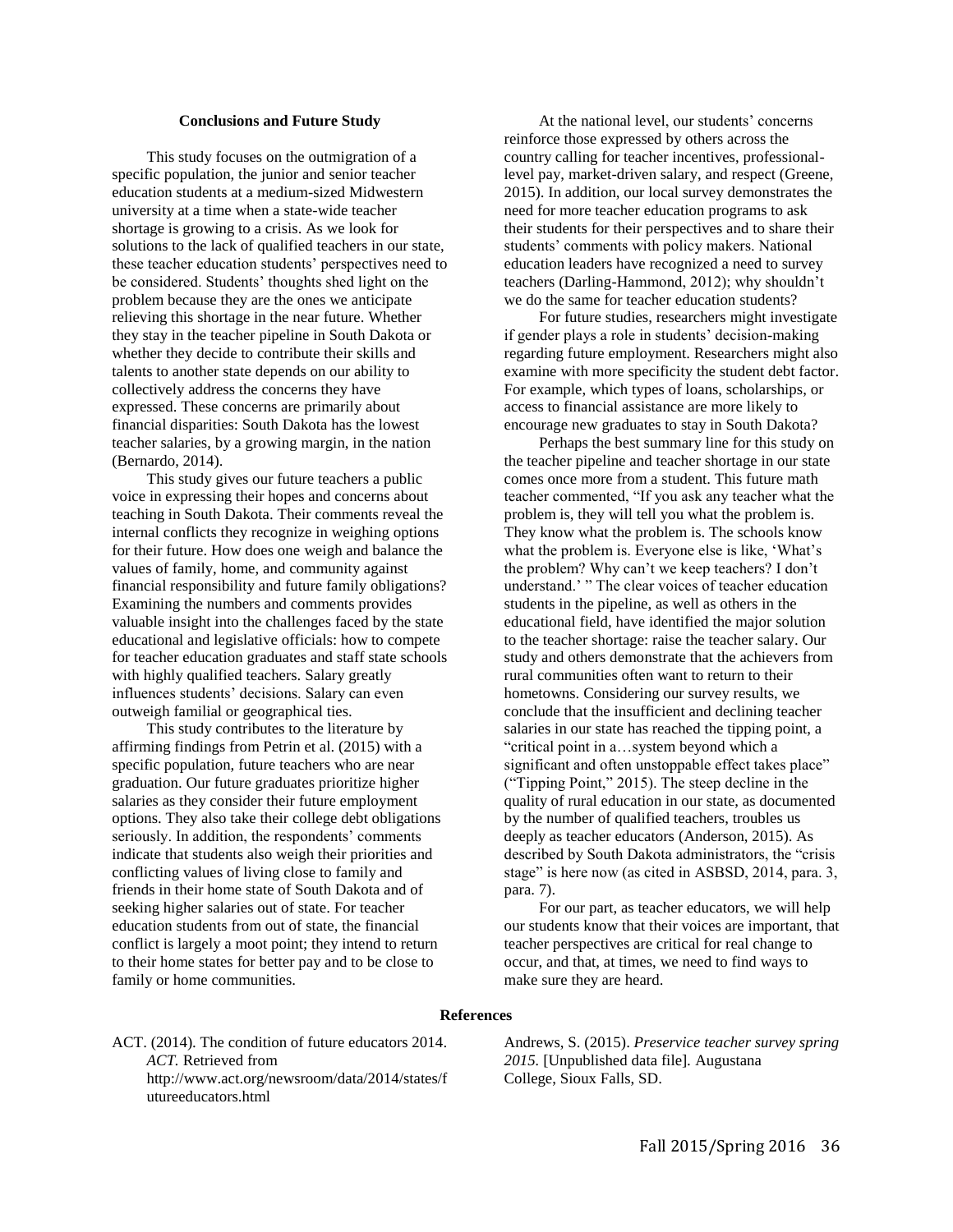Anderson, P. (2015, January 20). Teacher shortage: Questions from Daugaard. *Argus Leader.*  Retrieved from http://www.argusleader.com

Anderson, P. (2015, January 30). Teacher shortage: Finding qualified help. *Argus Leader.* Retrieved from http://www.argusleader.com

Associated School Boards of South Dakota. (2014, August 1). Plenty of concern over teacher shortage. *ASBSD.* Retrieved from http://asbsd.org/index.php/plenty-of-concern/

Azano, A. P., & Stewart, T. T. (2015). Exploring place and practicing justice: Preparing preservice teachers for success in rural schools. *Journal of Research in Rural Education, 30* (9), 1-12. Retrieved from http://jrre.psu.edu/

Barley, Z. A. (2009). Preparing teachers for rural appointments: Lessons from the mid-continent. *The Rural Educator, 30*(3), 10-15. Retrieved from http://www.ruraleducator.net/

Bernardo, R. (2014, October). 2014's best and worst states for teachers. *WalletHub*. Retrieved from http://wallethub.com/edu/best-and-worst-statesfor-teachers/7159/

Berry, W. (2004). *Hannah Coulter.* Washington, D.C.: Shoemaker & Hoard.

Boorstin, D. J. (1973). *The Americans: The democratic experience.* New York: Random House.

Carr, J. & Kefalas, M. J. (2009). Hollowing out the middle: The rural brain drain and what it means for America. Boston, MA: Beacon Press.

Cross, J. E. (2001). What is sense of place? *Colorado State University Online.* Retrieved from http://lamar.colostate.edu/~jecross/pdf/presentat ions/Sense\_of\_Place\_Cross\_2001.pdf

Cruzeiro, P. A. & Boone, M. (2009). Rural and small school principal candidate: Perspectives of hiring superintendents. *The Rural Educator, 31*(1), 1-9. Retrieved from http://www.ruraleducator.net/

Danborn, D. (1995). *Born in the County: A history of rural America.* Baltimore, MD: The John Hopkins University Press.

Darling-Hammond, L. (2012). Maybe it's time to ask the teachers? *The Blog.* Retrieved from http://www.huffingtonpost.com/lindadarlinghammond/teachersatisfaction b 1367251.html

Daugaard, D. (2015). Dakota corps scholarship program welcome letter. *South Dakota Board of Regents.* Retrieved from https://www.sdbor.edu/dakotacorps/welcome.ht m

Greene, P. (2015, August 12). Why a teacher 'shortage'? *View from the Cheap Seats.*  Retrieved from

http://blogs.edweek.org/teachers/view-fromthe-cheapseats/2015/08/why\_a\_teacher\_shortage.html?c

mp=eml-contshr-shr Hyde, H. (1997, June). Slow death in the great plains. *The Atlantic Monthly*, p. 42-45. *K-12 education funding* [PowerPoint Slides]. (2014, March 4). Sioux Falls: South Dakota Budget & Policy Institute. Retrieved from http://www.sdbpi.org/back-by-popular-demand-

research-of-k-12-funding-in-south-dakota Leischner, M. (2015). Teacher shortage shows troubling numbers. Retrieved from http://ktwb.com/news/articles/2015/apr/10/teach er-shortage-shows-troubling-numbers/

Miller, J. E. (2007). The places we treasure and their contribution to our lives. In C. L. Woodard (Ed.), *Peril and Promise: Essays on community in South Dakota and beyond.* (pp. 155-168). Brookings, SD: South Dakota Agricultural Heritage Museum.

Redlin, M. (2007). The real wealth of rural communities: Changing the direction of rural development. In C. L. Woodard (Ed.), *Peril and Promise: Essays on community in South Dakota and beyond.* (pp. 195-208). Brookings, SD: South Dakota Agricultural Heritage Museum.

Rich, Motoko. (2015) Teacher shortages spur a nation-wide hiring scramble (credentials optional). *The New York Times.* Retrieved from: http://www.nytimes.com/2015/08/10/us/teacher -shortages-spur-a-nationwide-hiring-scramblecredentials-optional.html?smid=tw-share&\_r=0

Rogers, L. (2007). Deeply rooted in their place: Creating a curriculum that strengthens community. In C. L. Woodard (Ed.), *Peril and Promise: Essays on community in South Dakota and beyond.* (pp. 209-226). Brookings, SD: South Dakota Agricultural Heritage Museum.

Tipping point. (2015) In *Merriam-Webster.com.* Retrieved from http://www.merriamwebster.com/dictionary/tipping%20point

Petrin, R. A., Schafft, K. A., & Meece, J.L. (2014). Educational sorting and residential aspirations among rural high school students: What are the contributions of schools and educators to rural brain drain? *American Educational Research Journal*, *51*(2), 294–326. doi:10.3102/0002831214527493

Putnam, R. D. (2000). *Bowling Alone: The collapse and revival of American community.* New York: Simon & Schuster.

Rick, L. T. (2011, November 28). South Dakota college students lead the country in loan debt. *Rapid City Journal.* Retrieved from http://rapidcityjournal.com/news